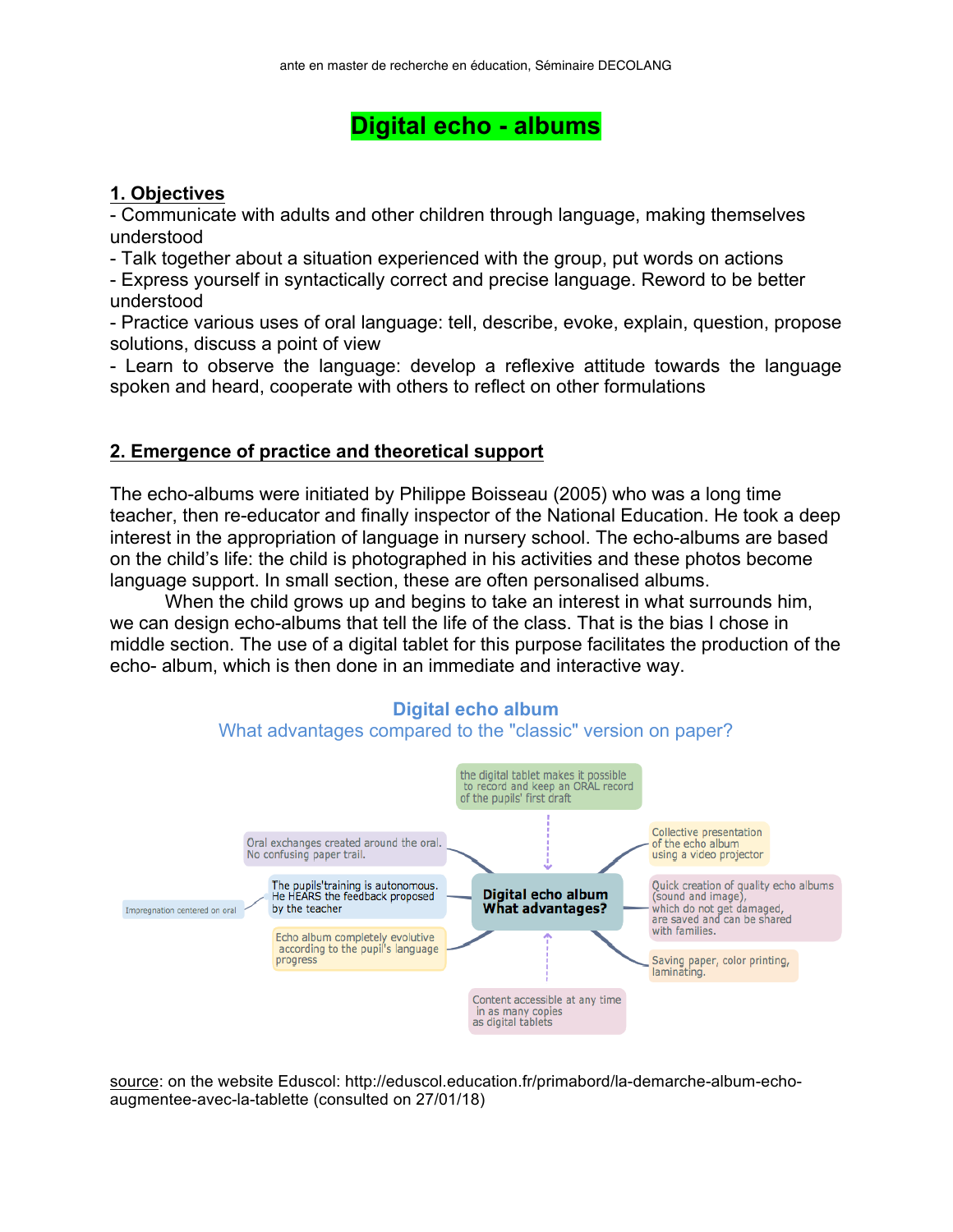To know more:

Boisseau P. (2005). *Enseigner la langue orale en maternelle*. Paris : Retz. On the website of the Academy of Lyon, a report of a conference by Philippe Boisseau : http://www2.ac-lyon.fr/etab/ien/rhone/ism/IMG/pdf/Compte\_rendu\_conf\_BOISSEAU.pdf (consulted on 27/01/18)

**The child learns to speak** through language interactions with the adult: the "novice" child learns from the "expert" adult within a tutelary or "shoring" relationship (Bruner, 1983). For Emmanuelle Canut, the child learns at the same time to "speak and think". And in particular, "it is the syntactic functioning that allows the organisation of discourse and shores the functioning of thought (Canut, 2009, p.3). The language acquisition is not done by simple imitation (echoing repetition), but by a kind of creative imitation, an individual updating of the language of others. The acquisition of oral results from a complex socio-cognitive process: the child appropriates the syntactic patterns of the language by repeating the formulations of the adult, thus he gradually builds the syntax by appropriation of successive elements. "By verbalising in situation, the adult allows the child to make (...) hypotheses about the functioning of his language and to appropriate reasoning (...)" (Canut, 2009, p.4) This means that the adult, through his language shoring, must provide children with "models" of speech, what Lentin and Canut call "creative semantic-syntactic schemes". (...). » (Canut, 2009, p.4)

#### To know more:

Bruner, J.S. (1983). *Le développement de l'enfant : savoir faire savoir dire*. Paris : P.U.F. Canut E. (2009). Apprendre à parler pour ensuite apprendre à lire et à écrire. FNAME Congress https://hal.archives-ouvertes.fr/hal-00524227/document (consulted on 27/01/18)

The discussion that engages in the group around what we will record in the echo-album, the listening and the recovery of the successive recordings until the formulation is suitable for all, namely the process of creation of the echo-album, can allow a structured learning of the language thanks to the support of the adult. With two additional advantages:

- Children have the opportunity to listen again to these recordings, autonomously, to appropriate them

- By working in groups on recordings, they become aware that they are learning to speak, they understand that listening language productions and observing them is an integral part of this learning, and they begin to build a reflective attitude towards language. It's about "starting to think about the language". In these situations, the pupil must shift from the use of language to take it as an object, not only to make it work but to understand how it works (see index card 1, p.6).

Source: on the website Eduscol, in an accompanying document to the 2015 nursery school programs: https://cache.media.eduscol.education.fr/file/Langage/40/6/Ress\_c1\_langage\_fichesrepere\_456406.pdf

### **3. Implementation**

The production is infinitely simplified by the use of the book creator application, which allows to create digital books with images, writings and sounds: the echo-album can